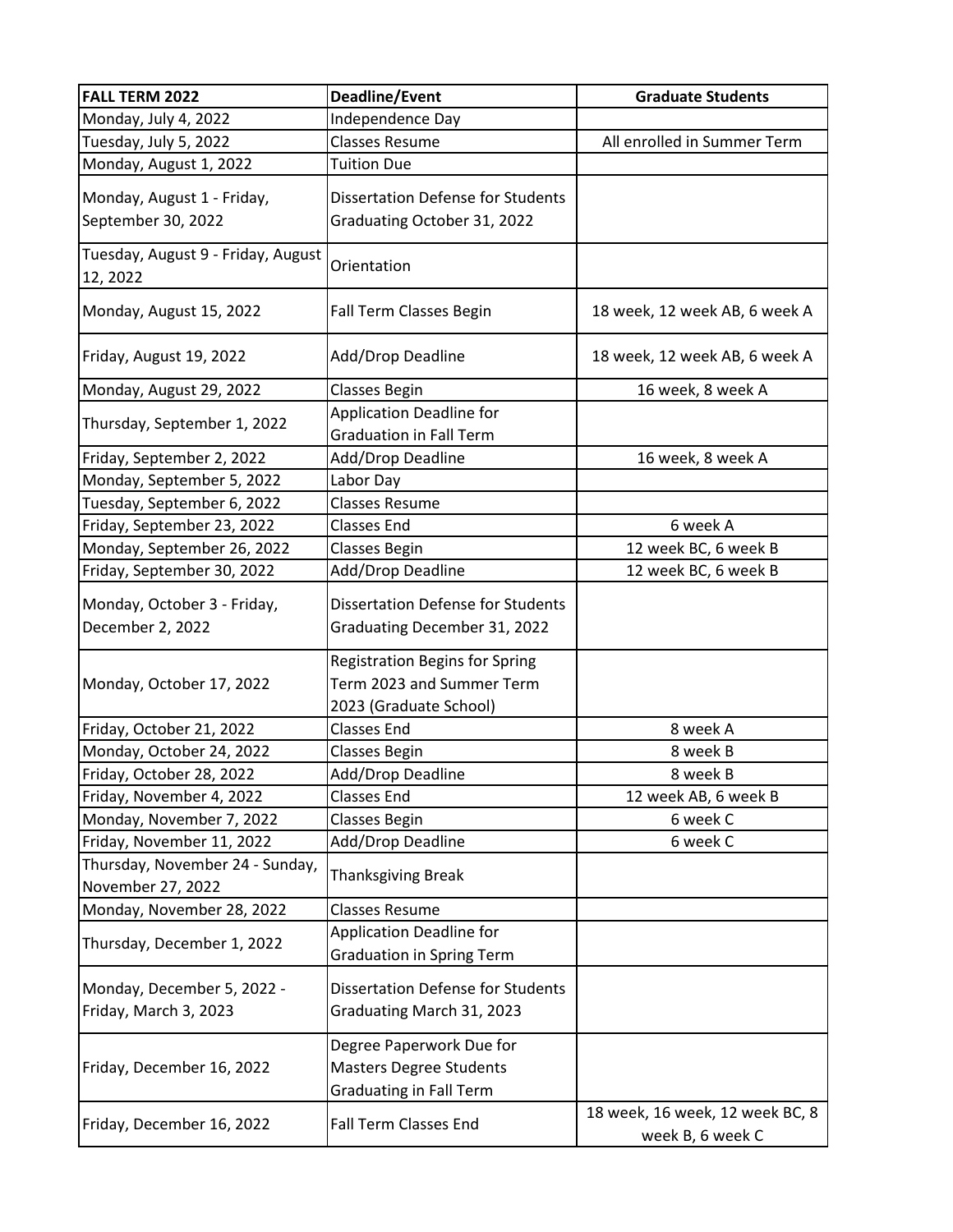| Saturday, December 17, 2022 -               | <b>Winter Break</b>                                                  |                                                     |
|---------------------------------------------|----------------------------------------------------------------------|-----------------------------------------------------|
| Monday, January 2, 2023                     |                                                                      |                                                     |
| Friday, December 30, 2022                   | <b>Final Grades Due</b>                                              |                                                     |
| <b>SPRING TERM 2023</b>                     |                                                                      |                                                     |
| Sunday, January 1, 2023                     | <b>Tuition Due</b>                                                   |                                                     |
| Tuesday, January 3, 2023                    | Spring Term Classes Begin                                            | 18 week, 12 week DE, 6 week D                       |
| Friday, January 6, 2023                     | Add/Drop Deadline                                                    | 18 week, 12 week DE, 6 week D                       |
| Monday, January 16, 2023                    | <b>Classes Begin</b>                                                 | 16 week, 8 week A                                   |
| Friday, January 20, 2023                    | Add/Drop Deadline                                                    | 16 week, 8 week A                                   |
| Monday, January 30, 2023                    | <b>Classes Begin</b>                                                 | 4 week and 12 week<br>Pharmacology                  |
| Friday, February 3, 2023                    | Add/Drop Deadline                                                    | 4 week and 12 week<br>Pharmacology                  |
| Friday, February 10, 2023                   | <b>Classes End</b>                                                   | 6 week D                                            |
| Monday, February 13, 2023                   | Classes Begin                                                        | 12 week EF, 6 week E                                |
| Friday, February 17, 2023                   | Add/Drop Deadline                                                    | 12 week EF, 6 week E                                |
| Friday, February 24, 2023                   | <b>Classes End</b>                                                   | 4 week Pharmacology                                 |
| Monday, March 6 - Friday, April<br>21, 2023 | <b>Dissertation Defense for Students</b><br>Graduating May 19, 2023  |                                                     |
| Friday, March 10, 2023                      | <b>Classes End</b>                                                   | 8 week A                                            |
| Monday, March 13, 2023                      | <b>Classes Begin</b>                                                 | 8 week B                                            |
| Friday, March 17, 2023                      |                                                                      |                                                     |
| Friday, March 24, 2023                      | <b>Classes End</b>                                                   | 12 week DE, 6 week E                                |
| Monday, March 27, 2023                      | Classes Begin                                                        | 6 week F                                            |
| Friday, March 31, 2023                      | Add/Drop Deadline                                                    | 6 week F                                            |
| Monday, April 17, 2023                      | Registration Begins for Fall Term<br>2023                            |                                                     |
| Friday, April 21, 2023                      | <b>Classes End</b>                                                   | 12 week Pharmacology                                |
| Monday, April 24 - Friday, June 2,<br>2023  | <b>Dissertation Defense for Students</b><br>Graduating June 30, 2023 |                                                     |
| Monday, May 1, 2023                         | <b>Application Deadline for</b><br><b>Graduation in Summer Term</b>  |                                                     |
| Monday, May 1, 2023                         | <b>Tuition Due</b>                                                   | For students whose summer<br>courses begin in May   |
|                                             | Degree Paperwork Due for                                             |                                                     |
| Friday, May 5, 2023                         | <b>Masters Degree Students</b>                                       |                                                     |
|                                             | <b>Graduating in Spring Term</b>                                     |                                                     |
| Friday, May 5, 2023                         | Spring Term Classes End                                              | 18 week, 16 week, 12 week EF, 8<br>week B, 6 week F |
| Friday, May 19, 2023                        | <b>Final Grades Due</b>                                              |                                                     |
| Friday, May 19, 2023                        | Commencement                                                         | <b>Graduating students</b>                          |
| <b>SUMMER TERM 2023</b>                     |                                                                      |                                                     |
| Monday, May 15, 2023                        | Summer Term Classes Begin                                            | 11 week                                             |